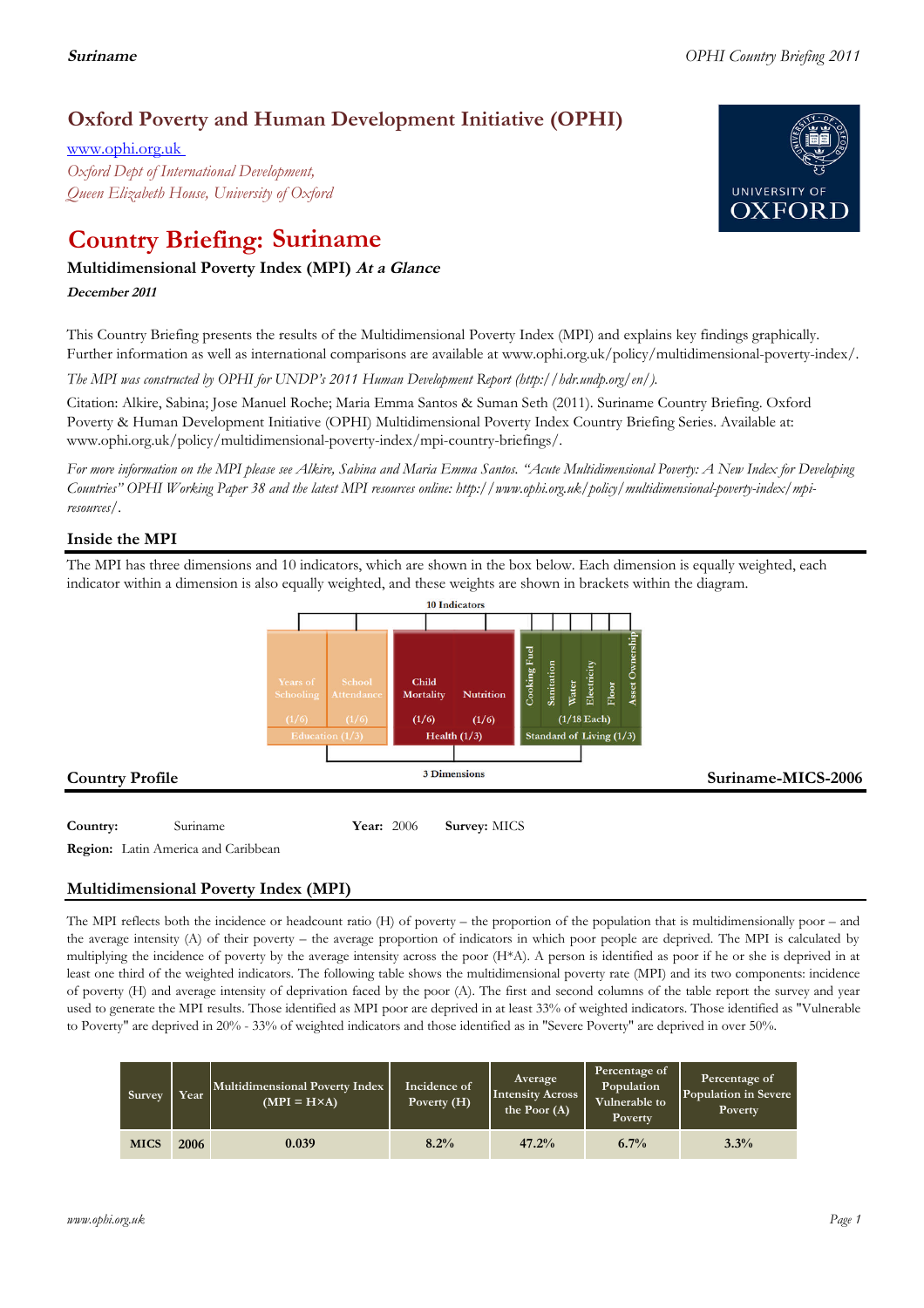### **Comparing the MPI with Other Poverty Measures**

Column chart A compares the poverty rate using the MPI with three other commonly used poverty measures. The height of the first column denotes the percentage of people who are MPI poor (also called the incidence or headcount ratio). The second and third columns denote the percentages of people who are poor according to the \$1.25 a day income poverty line and \$2.00 a day line, respectively. The final column denotes the percentage of people who are poor according to the national income poverty line. The table on the right-hand side reports various descriptive statistics for the country. The statistics shaded in khaki/olive are taken from the year closest to the year of the survey used to calculate the MPI. The year is provided below each column in chart A.



|                                        |                 | Summary                                                                                                                                                    |          |  |  |
|----------------------------------------|-----------------|------------------------------------------------------------------------------------------------------------------------------------------------------------|----------|--|--|
| erty Measures                          |                 | Multidimensional Poverty Index<br>0.039                                                                                                                    |          |  |  |
|                                        |                 | Percentage of MPI Poor (H)                                                                                                                                 | 8.2%     |  |  |
| 27.2%                                  |                 | Average Intensity of Deprivation (A)                                                                                                                       | 47.2%    |  |  |
|                                        |                 | Percentage of Income Poor (\$1.25 a day) <sup><math>\ddagger</math></sup>                                                                                  | $15.5\%$ |  |  |
|                                        |                 | Percentage of Income Poor (\$2.00 a day) <sup><math>\bar{x}</math></sup>                                                                                   | 27.2%    |  |  |
|                                        |                 | Percentage of Poor (National Poverty Line) <sup>#</sup>                                                                                                    | No Data  |  |  |
|                                        | $0.0\%$         | Human Development Index 2011*                                                                                                                              | 0.680    |  |  |
| US\$2 a day<br><b>National Poverty</b> |                 | $HDI$ rank*                                                                                                                                                | 104      |  |  |
| 1999                                   | Line<br>No data | $HDI category*$                                                                                                                                            | Medium   |  |  |
| <b>⁄Ieasure</b>                        |                 | $\pm$ The World Bank (2011). "World Development Indicators." Washington, DC.<br>* UNDP (2011). "Human Development Report", Statistical Table 1 . New York. |          |  |  |

te: For population figures and numbers of MPI poor people, consult the tables on OPHI's te: http://www.ophi.org.uk/policy/multidimensional-poverty-index/

#### **Comparing the MPI with Other Poverty Measures**

Column chart B shows the percentage of people who are MPI poor (also called the incidence or headcount) in the 109 developing countries analysed. The column denoting this country is dark, with other countries shown in light grey. The dark dots denote the percentage of people who are income poor according to the \$1.25 a day poverty line in each country. The graph above tells you the year this data comes from. Dots are only shown where the income data available is within three years of the MPI survey year.



**B. Headcounts of MPI Poor and \$1.25/day Poor**

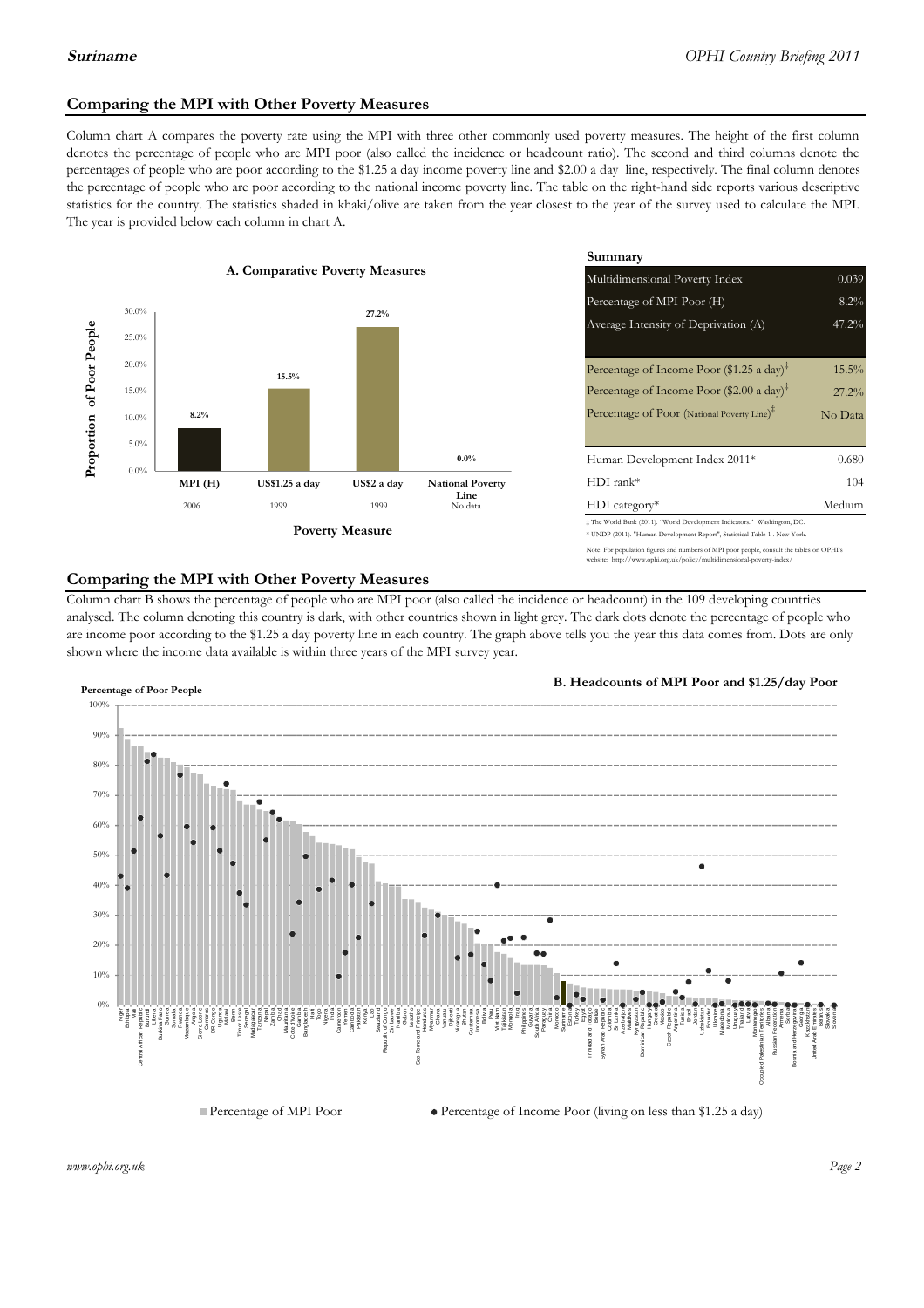# **Incidence of Deprivation in Each of the MPI Indicators**

The MPI uses 10 indicators to measure poverty in three dimensions: education, health and living standards. The bar chart to the left reports the proportion of the population that is poor and deprived in each indicator. We do not include the deprivation of non-poor people. The spider diagram to the right compares the proportions of the population that are poor and deprived across different indicators. At the same time it compares the performance of rural areas and urban areas with that of the national aggregate. Patterns of deprivation may differ in rural and urban areas.





#### **Composition of the MPI**

The MPI can be broken down to see directly how much each indicator contributes to multidimensional poverty. The following figure shows the composition of the MPI using a pie chart. Each piece of the pie represents the percentage contribution of each indicator to the overall MPI of the country. The larger the slice of the pie chart, the bigger the weighted contribution of the indicator to overall poverty.

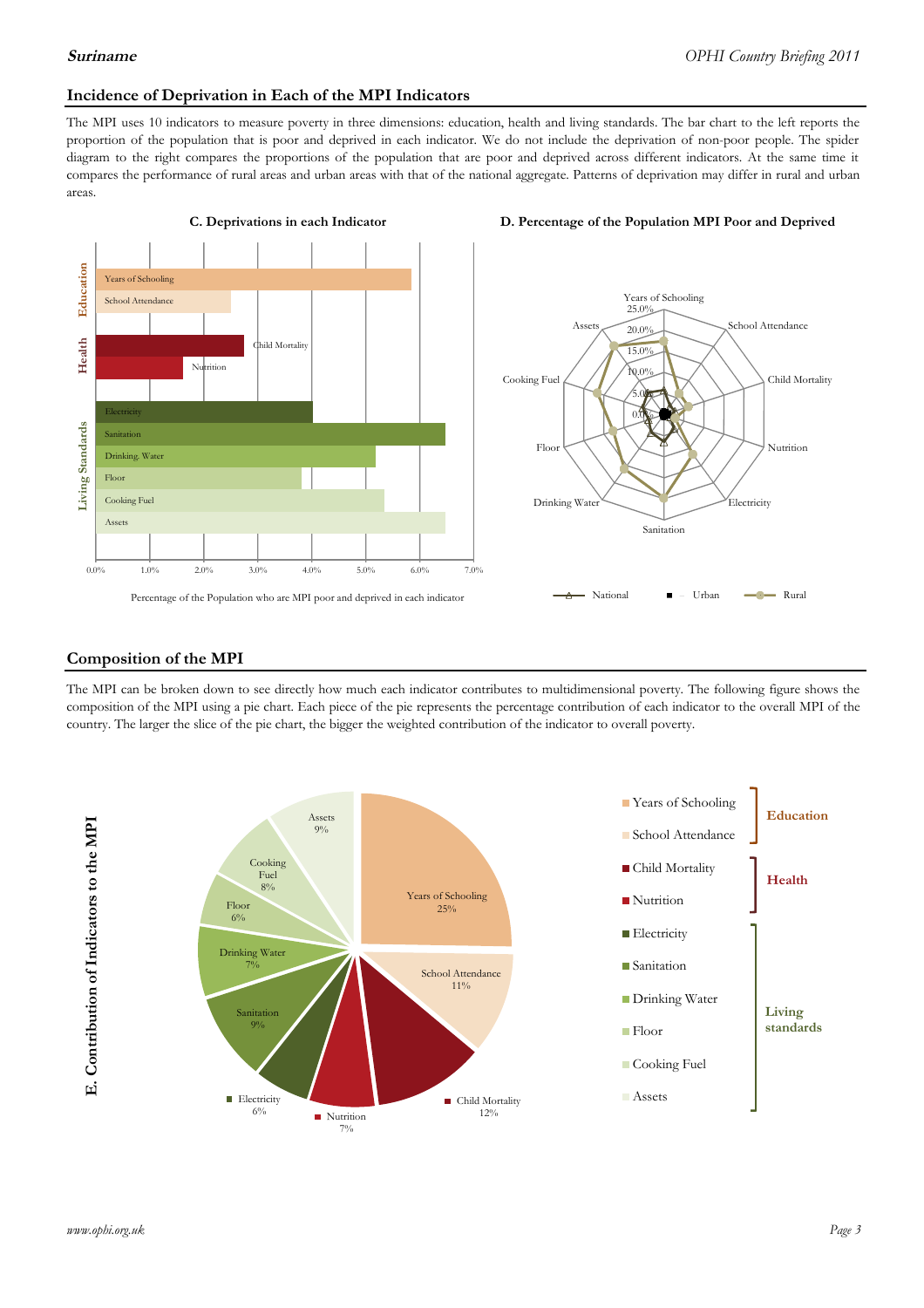## **Decomposition of MPI by Region**

The MPI can be decomposed by different population subgroups, then broken down by dimension, to show how the composition of poverty differs between different regions or groups. On the left-hand side of column chart F, the height of each of the three bars shows the level of MPI at the national level, for urban areas, and for rural areas, respectively. Inside each bar, different colours represent the contribution of different weighted indicators to the overall MPI. On the right-hand side of column chart F, the colours inside each bar denote the percentage contribution of each indicator to the overall MPI, and all bars add up to 100%. This enables an immediate visual comparison of the composition of poverty across regions.



#### **F. Contribution of Indicators to the MPI at the National Level, for Urban Areas, and for Rural Areas**

### **Intensity of Multidimensional Poverty**

Recall that i) a person is considered poor if they are deprived in at least one third of the weighted indicators and ii) the intensity of poverty denotes the proportion of indicators in which they are deprived. A person who is deprived in 100% of the indicators has a greater intensity of poverty than someone deprived in 40%. The following figures show the percentage of MPI poor people who experience different intensities of poverty. The pie chart below breaks the poor population into seven groups based on the intensity of their poverty. For example, the first slice shows deprivation intensities of greater than 33% but strictly less than 40%. It shows the proportion of poor people whose intensity (the percentage of indicators in which they are deprived) falls into each group. The column chart H reports the proportion of the population in a country that is poor in that percentage of indicators or more. For example, the number over the 40% bar represents the percentage of people who are deprived in 40% or more indicators.



**G. Intensity of Deprivation Among MPI Poor**

Intensity of Poverty